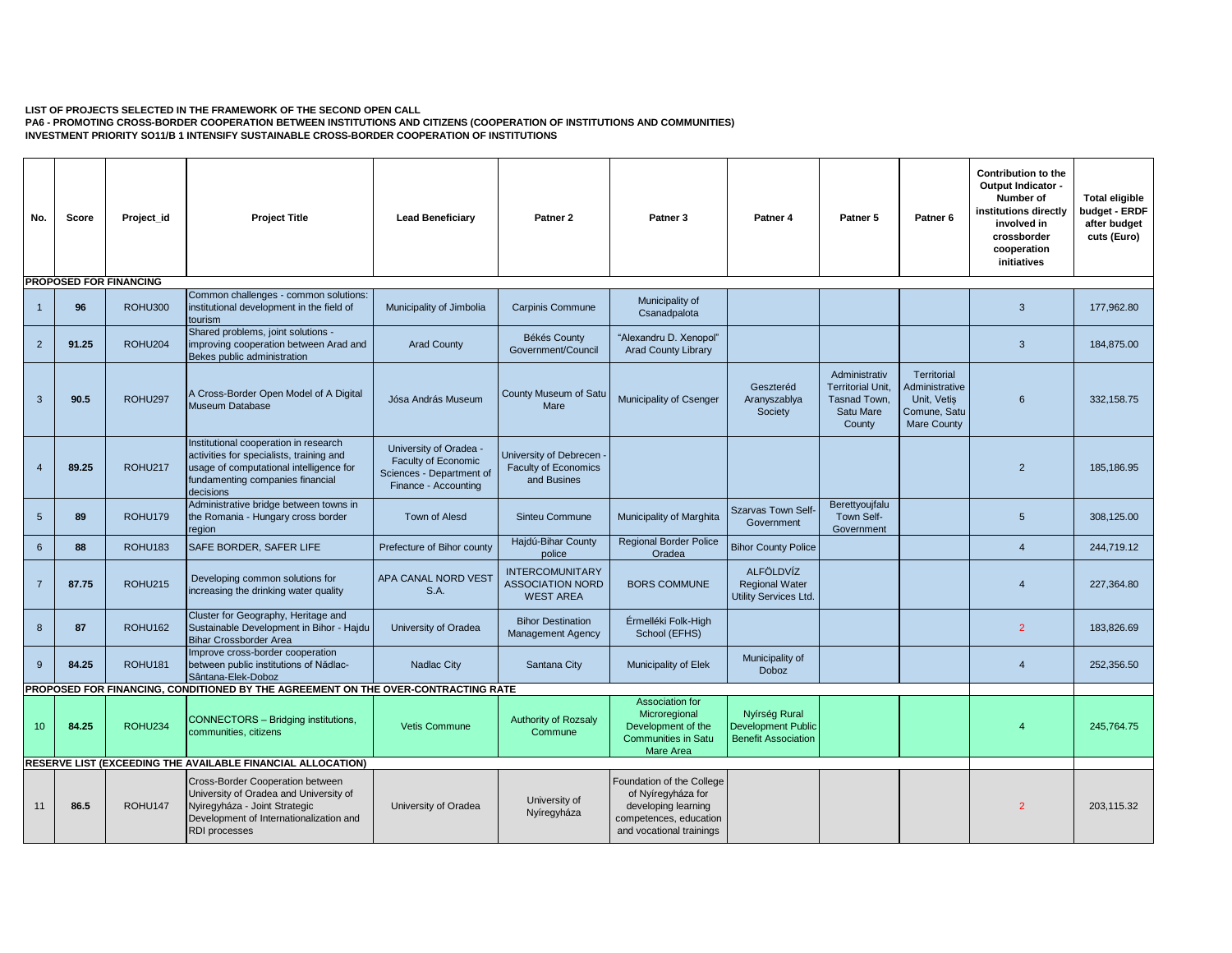| No. | Score | Project_id | <b>Project Title</b>                                                                                                                                           | <b>Lead Beneficiarv</b>                                                   | Patner <sub>2</sub>                                                                                       | Patner <sub>3</sub>                                                             | Patner 4                                         | Patner 5                      | Patner <sub>6</sub> | Contribution to the<br>Output Indicator -<br>Number of<br>institutions directly<br>involved in<br>crossborder<br>cooperation<br>initiatives | <b>Total eligible</b><br>budget - ERDF<br>after budget<br>cuts (Euro) |
|-----|-------|------------|----------------------------------------------------------------------------------------------------------------------------------------------------------------|---------------------------------------------------------------------------|-----------------------------------------------------------------------------------------------------------|---------------------------------------------------------------------------------|--------------------------------------------------|-------------------------------|---------------------|---------------------------------------------------------------------------------------------------------------------------------------------|-----------------------------------------------------------------------|
| 12  | 84    | ROHU194    | SIGMED RO-HU - Cooperation for<br>patients safety in the cross-border area                                                                                     | <b>CREST Resource Center</b><br>Association                               | National Authority for<br>Quality Management in<br>Healthcare                                             | Szabolcs-Szatmár-Bereg<br>County Hospitals and<br><b>University Hospital</b>    |                                                  |                               |                     | 3                                                                                                                                           | 261,602.53                                                            |
| 13  | 83.75 | ROHU157    | Cooperation enhancing cross-border<br>relationships along the shore of Somes<br>River                                                                          | Odoreu Commune                                                            | Local government of<br>village Szamossályi                                                                | Dorolt Commune                                                                  | Interaction 2050<br>Association                  | Natur-Kelet<br>Nonprofit Ltd. |                     | 5                                                                                                                                           | 340.000.00                                                            |
| 14  | 82    | ROHU154    | Doctoral School Consortium in the<br>Romanian-Hungarian Border Area                                                                                            | <b>University of Oradea</b>                                               | University of Debrecen                                                                                    | University of Szeged                                                            | West University of<br>Timisoara                  |                               |                     | $\overline{3}$                                                                                                                              | 234.829.50                                                            |
| 15  | 81.25 | ROHU276    | Cooperation for a modern and efficient<br>public administration in the communities<br>of Osorhei and Teglas                                                    | Osorhei Commune                                                           | Municipality of Téglás                                                                                    | Aurel Pop Middle School,<br>Osorhei                                             |                                                  |                               |                     | 3                                                                                                                                           | 184,554.55                                                            |
| 16  | 80.5  | ROHU281    | Heritage of Csanád, bridge of schools" -<br>cross-border cooperation of Catholic<br>schools                                                                    | Savio Saint Dominic<br>Catholic Elementary Schoo<br>and Nursery School    | <b>GIMNAZIALA ORAS</b><br><b>JIMBOLIA SCHOOL</b>                                                          |                                                                                 |                                                  |                               |                     | 2                                                                                                                                           | 178,797.50                                                            |
| 17  | 80    | ROHU174    | Improving the joint institutional capacity to<br>provide better services at the level of<br>Oradea Metropolitan Area.<br>Biharkereszstes and Báránd localities | Oradea Metropolitan Area                                                  | Municipality of<br><b>Biharkeresztes</b>                                                                  | Municipality of Báránd                                                          |                                                  |                               |                     | 3                                                                                                                                           | 185,770.07                                                            |
| 18  | 79.75 | ROHU279    | Cultural treasury with tripartite<br>cooperation                                                                                                               | Vadu Crișului Municipality                                                | Local Government of<br>Hajdúszoboszló                                                                     | Bocskai István Museum                                                           | "Tarii Crisurilor<br>Museum                      | Pro Rev<br>Association        |                     | 5                                                                                                                                           | 276,104.95                                                            |
| 19  | 79.75 | ROHU241    | sTEP-- Together for best practice                                                                                                                              | General Directorate of<br>Social Assistance and<br>Child Protection Arad  | Bekes County Social,<br><b>Child Protection Center</b><br>and Regional Child<br><b>Protection Service</b> | <b>AUREL VLAICU</b><br>University of Arad                                       |                                                  |                               |                     | 3                                                                                                                                           | 174.958.02                                                            |
| 20  | 76.25 | ROHU305    | Tools and resources for neighbouring<br>cleaner communities                                                                                                    | SC REOSAL COMPANY<br>SA                                                   | Reosal Intercomunitar<br>for Development<br>Association                                                   | <b>Bihari Waste</b><br>Management Nonprofit<br><b>Limited Liability Company</b> |                                                  |                               |                     | 3                                                                                                                                           | 184,906.45                                                            |
| 21  | 76.25 | ROHU233    | Creation of a curriculum for SMEs helping<br>to step into the international market                                                                             | Chamber of Commerce<br>and Industry of Hajdú-Bihai<br>County              | <b>Association of Business</b><br>Promotion in Romania                                                    |                                                                                 |                                                  |                               |                     | 2                                                                                                                                           | 174,446.13                                                            |
| 22  | 75.25 | ROHU220    | MPROVING AND PROMOTING THE<br><b>NSTITUTIONAL CAPACITY TO</b><br>PROVIDE BETTER CROSS BORDER<br><b>SERVICES</b>                                                | <b>Beius City Hall</b>                                                    | Stei City Hall                                                                                            | Hajdudorog City Hall                                                            |                                                  |                               |                     | 3                                                                                                                                           | 184,773.00                                                            |
| 23  | 74.75 | ROHU282    | PACT - Public authorities for community<br>transformation and Building Bridges to<br>opportunity                                                               | Lazuri de Beius commune                                                   | Bedő Village Hall                                                                                         | Secondary School no. 1<br>Lazuri de Beius                                       |                                                  |                               |                     | 3                                                                                                                                           | 190,904.90                                                            |
| 24  | 73.5  | ROHU269    | Info-communication Cooperation Project<br>of Smart Cities in the Cross-Border Banat<br>Region                                                                  | <b>Banat-Triplex Confinium</b><br><b>EGTC</b>                             | Local Government of<br>Mórahalom                                                                          | Deta Municipality                                                               | SÂNNICOLAU<br><b>MARE</b><br><b>MUNICIPALITY</b> |                               |                     | $\overline{4}$                                                                                                                              | 246,494.73                                                            |
| 25  | 72.5  | ROHU311    | ComHorse -"Our common horseback<br>traditions"                                                                                                                 | South-Békés Agricultural<br><b>Producers Public Benefit</b><br>Foundation | Development of<br>Pusztaottlaka Public<br><b>Benefit Foundation</b>                                       | "Ion Creangă"<br><b>Technological High</b><br>School Curtici                    | "Pavel Covaci"<br>Secondary School<br>Macea      |                               |                     | $\overline{4}$                                                                                                                              | 246.500.00                                                            |
| 26  | 71.5  | ROHU319    | JOINT PROGRAM FOR YOUTH CROSS<br><b>BORDER COOPERATION</b>                                                                                                     | PALEU COMMUNE                                                             | <b>HOSSZUPALYI</b><br><b>MUNICIPALITY</b>                                                                 | Cetariu commune                                                                 | <b>KABA City Local</b><br>Government             |                               |                     | $\overline{4}$                                                                                                                              | 170.510.00                                                            |
| 27  | 69.25 | ROHU227    | Together for Institutional development,<br>Education for active citizenship and<br>Sustainable cooperation                                                     | Culciu Commune                                                            | Idea for the Region<br>Association                                                                        | <b>Association Local Action</b><br>Group Microregion<br>Somes-Codru             | Szatmár Plain<br><b>Leader Association</b>       |                               |                     | 4                                                                                                                                           | 172,350.25                                                            |